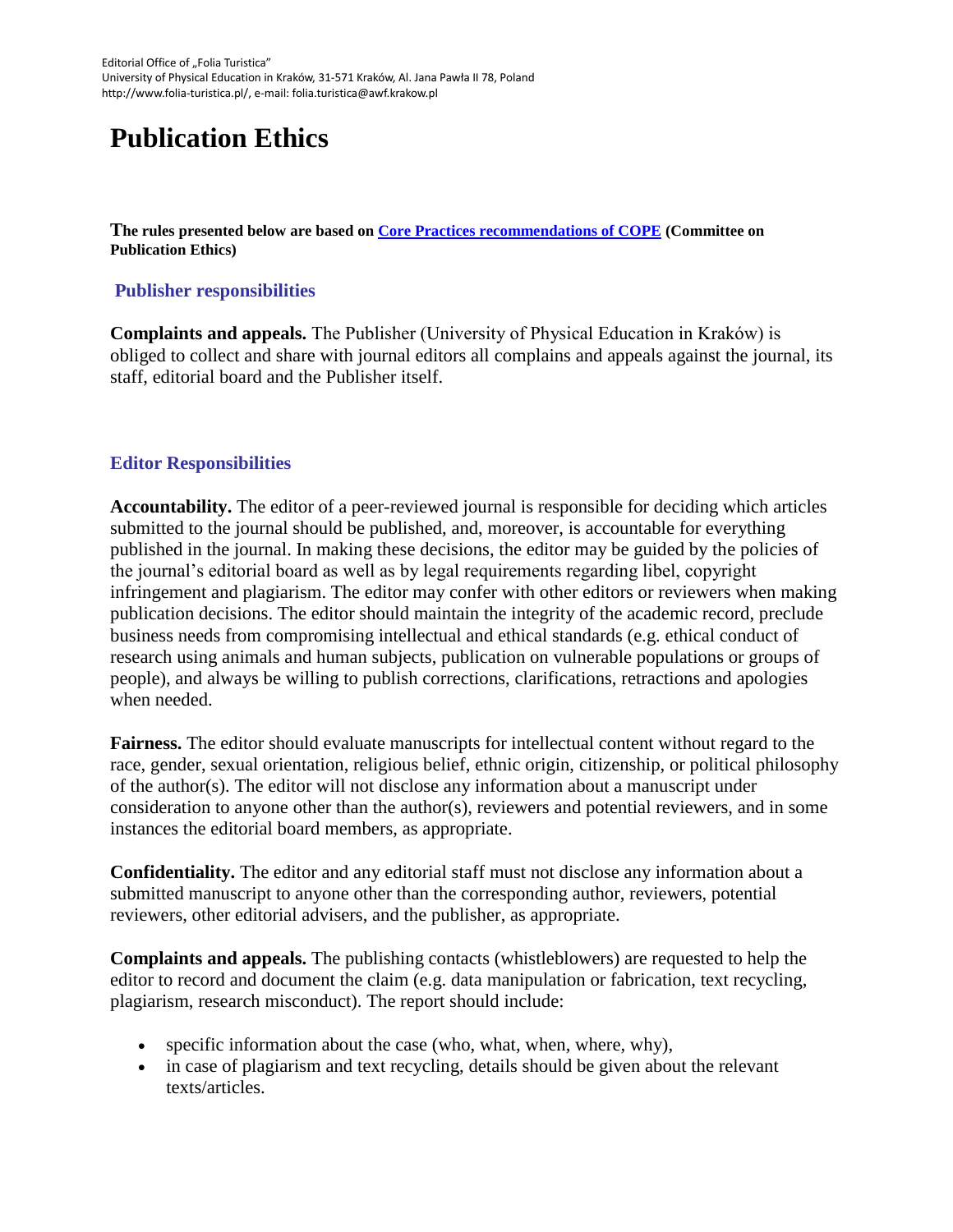**Disclosure, conflicts of interest, and other issues.** The editor shall be guided by COPE's Guidelines for Retracting Articles when considering retracting, issuing expressions of concern about, and issuing corrections pertaining to articles that have been published.

Unpublished materials disclosed in a submitted manuscript must not be used in an editor's own research without the express written consent of the author. Privileged information or ideas obtained through peer review must be kept confidential and not used for personal advantage.

The editor is committed to ensuring that advertising, reprint or other commercial revenue has no impact or influence on editorial decisions.

The editor should seek to ensure a fair and appropriate peer review process. Editors should recuse themselves (i.e. should ask a co-editor, associate editor or another member of the editorial board instead to review and consider the manuscript) from considering manuscripts in which they have conflicts of interest resulting from competitive, collaborative, or other relationships or connections with any of the authors, companies, or (possibly) institutions connected to the papers. Editors should require all contributors to disclose relevant competing interests and publish corrections if competing interests are revealed after publication. If needed, other appropriate action should be taken, such as the publication of a retraction or expression of concern.

**Involvement and cooperation in investigations.** Editors should guard the integrity of the published record by issuing corrections and retractions when needed and pursuing suspected or alleged research and publication misconduct. Editors should also pursue reviewer and editorial misconduct. An editor should take reasonably responsive measures when ethical complaints have been presented concerning a submitted manuscript or published paper.

Editors encourage readers to send by e-mail their opinions related to the material published. Editors are open to post-publication discussion.

**Editors and editorial team members are excluded from publication decisions when they are authors or have contributed to a manuscript.**

# **Author Responsibilities**

**Reporting standards.** Authors reporting results of original research should present an accurate account of the work performed as well as an objective discussion of its significance. The underlying data should be represented accurately in the manuscript. The paper should contain sufficient details and references to permit others to replicate the work. Fraudulent or knowingly inaccurate statements constitute unethical behaviour and are unacceptable.

**Originality and Plagiarism.** Authors should ensure that they have written entirely original works, and if they have used the work and/or words of others, they should ensure that this has been appropriately cited or quoted.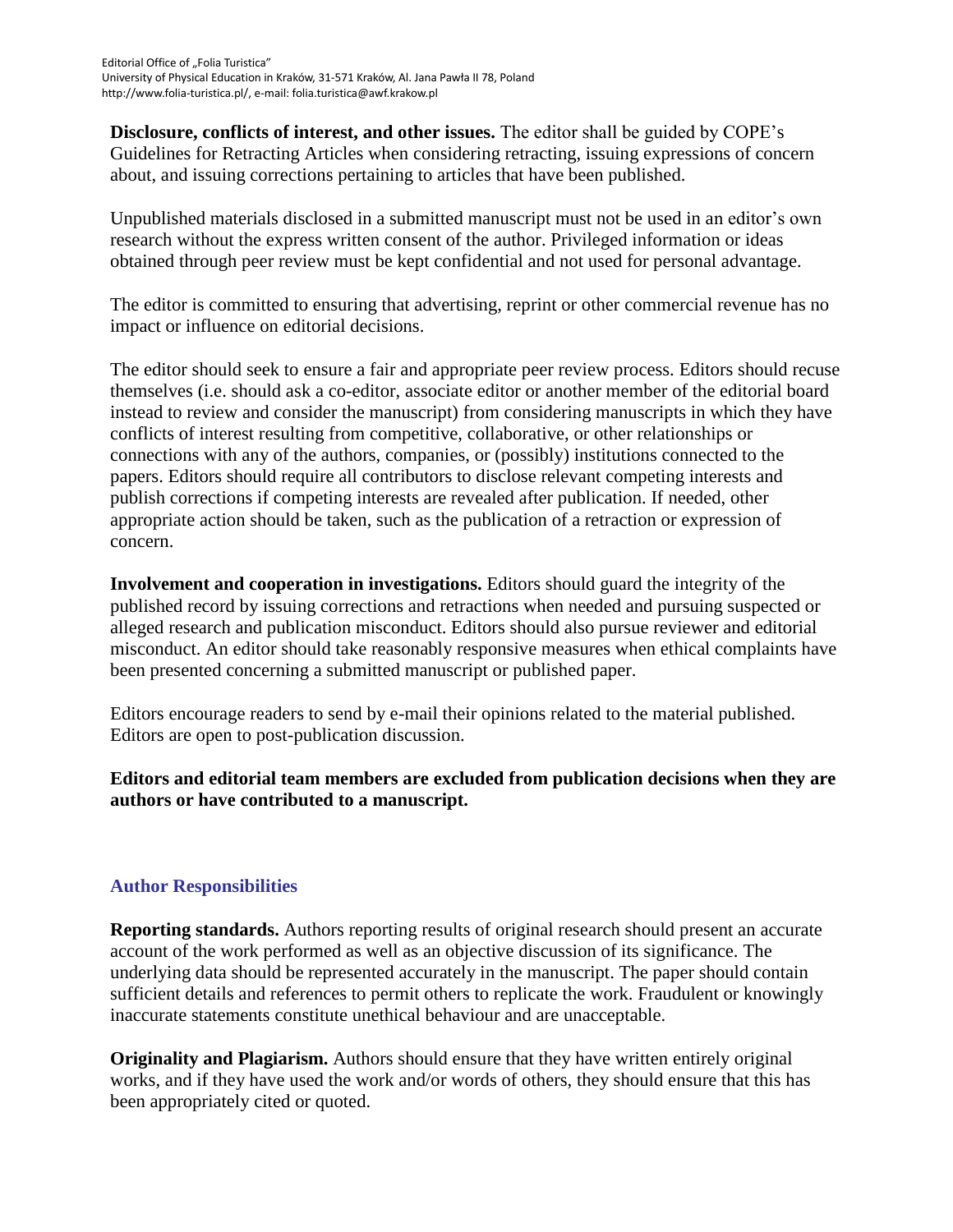**Multiple, redundant or concurrent publications.** In general, authors should not publish manuscripts describing essentially the same research in more than one journal or primary publication. Parallel submission of the same manuscript to more than one journal constitutes unethical publishing behaviour and is unacceptable.

**Acknowledgement of sources.** Appropriate acknowledgement of the work of others must be given at all times. Authors should also cite publications that have been influential in determining the nature of the reported work.

**Authorship of the manuscript.** authorship should be limited to those who have made a significant contribution to the conception, design, execution, or interpretation of the reported study. All those who have made significant contributions should be listed as co-authors. Where there are others who have participated in certain substantive aspects of the research project, they should be named in the "Acknowledgements" section.

**The corresponding** author should ensure that all appropriate co-authors (according to the above definition) and no inappropriate co-authors are included in the author's list of the manuscript, and that all co-authors have seen and approved of the final version of the paper and have agreed to its submission for publication.

**Hazards on human or animal subjects.** If the work involves chemicals, procedures or equipment that have any unusual hazards inherent in their use, the must clearly identify these in the manuscript.

**Disclosure and conflicts of interest.** It takes place when the author has a financial, commercial, legal, or professional relationship with other organizations which could influence his research. This is why all authors should disclose in their manuscript any financial or other substantive conflicts of interest that might be construed to influence the results or their interpretation in the manuscript. All sources of financial support for the project should be disclosed.

**Fundamental errors in published works.** When the author discovers a significant error or inaccuracy in his/her own published work, it is the author's obligation to promptly notify the journal's editor or publisher and cooperate with them in order to either retract the paper or to publish an appropriate erratum.

# **Reviewer Responsibilities**

**Contribution to editorial decisions***.* Peer review assists the editor in making editorial decisions and, through editorial communication with the author, may also assist the author in improving the manuscript.

**Promptness.** Any invited reviewer who feels unqualified to review the research reported in a manuscript or knows that its timely review will be impossible should immediately notify the editor so that alternative reviewers can be contacted.